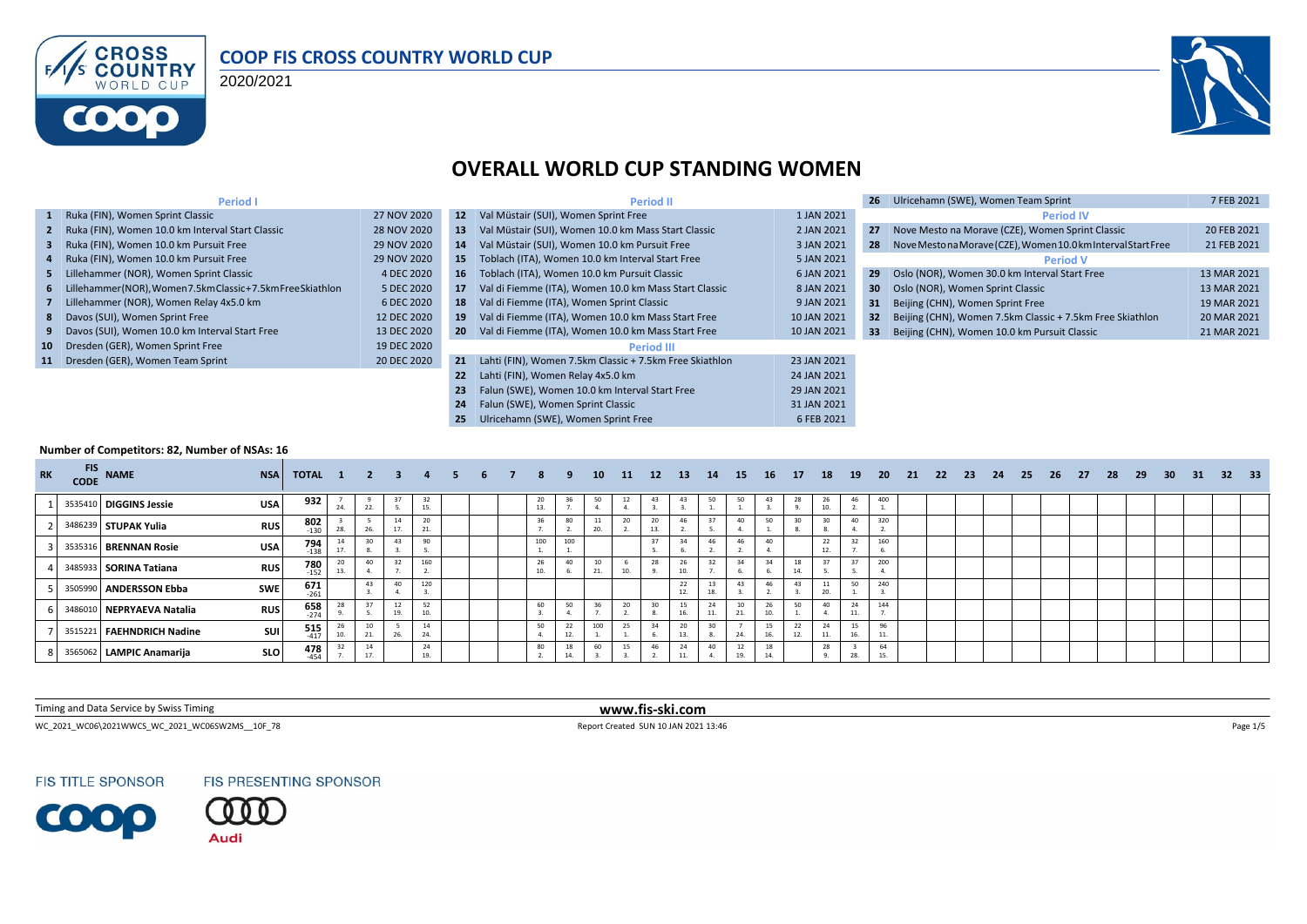





| <b>RK</b> |         | FIS NAME                           | <b>NSA</b> | TOTAL 1               |                 | $\overline{2}$                 |                       |                       |  |                       |           | 10       | -11        | 12 <sup>7</sup> | -13                   | -14                | 15                             | 16                    | 17                    | 18                             | 19                    | -20        | -21 | 22 | -23 | -24 | -25 | -26 | -27 | 28 | -29 | 30 | 31 | 32 <sub>2</sub> | - 33 |
|-----------|---------|------------------------------------|------------|-----------------------|-----------------|--------------------------------|-----------------------|-----------------------|--|-----------------------|-----------|----------|------------|-----------------|-----------------------|--------------------|--------------------------------|-----------------------|-----------------------|--------------------------------|-----------------------|------------|-----|----|-----|-----|-----|-----|-----|----|-----|----|----|-----------------|------|
|           |         | 3506166 SVAHN Linn                 | <b>SWE</b> | 450<br>$-482$         | $50\atop-1.$    | $\frac{24}{11}$                | 20<br>13.             | 72<br>7.              |  |                       |           |          |            | $50$ $1.$       | 50<br>$\mathbf{1}$ .  | 34<br>6.           |                                | -8<br>23.             | 20<br>13.             | 50<br><sup>1</sup>             |                       | 72<br>14.  |     |    |     |     |     |     |     |    |     |    |    |                 |      |
| 10        |         | 3185256 PARMAKOSKI Krista          | <b>FIN</b> | $408 - 524$           |                 |                                |                       |                       |  |                       |           |          |            | 10<br>21.       | 28<br>9.              | 26<br>10.          | 37<br>-5.                      | 37<br>5.              | 34<br>6.              | 34<br>6.                       | 22<br>12.             | 180<br>5.  |     |    |     |     |     |     |     |    |     |    |    |                 |      |
| 11        | 3205460 | HENNIG Katharina                   | <b>GER</b> | $405$ <sub>-527</sub> |                 | 13<br>18.                      | $\mathbf{q}$<br>22.   | 22<br>20.             |  | $\overline{2}$<br>29. | 24<br>11. |          |            |                 | 37<br>-5.             | 28<br>9.           | 20<br>13.                      | 30<br>8.              | 46<br>2.              | 16<br>15.                      | 30<br>8.              | 128<br>8.  |     |    |     |     |     |     |     |    |     |    |    |                 |      |
| 12        | 3506154 | <b>KARLSSON Frida</b>              | <b>SWE</b> | <b>383</b><br>-549    | $\frac{16}{15}$ | 46<br>2.                       | 26<br>10.             | 100<br>$\mathbf{4}$   |  |                       |           |          |            | 40<br>4.        | 40<br>$\mathbf{A}$    | 43<br>$\mathbf{a}$ | 28<br>-9.                      | 20<br>13.             | 24<br>11.             |                                |                       |            |     |    |     |     |     |     |     |    |     |    |    |                 |      |
| 13        |         | 3055067 STADLOBER Teresa           | <b>AUT</b> | 381                   |                 | 15<br>16.                      | 30<br>8.              | 30<br>16.             |  |                       | 45<br>5.  |          |            |                 | 16<br>15.             | 14<br>17.          | 30<br>8.                       | 22<br>12.             | 40<br>$\mathbf{A}$    | $\overline{\mathbf{3}}$<br>28. | 20<br>13.             | 116<br>9.  |     |    |     |     |     |     |     |    |     |    |    |                 |      |
| 14        |         | 3505800 DAHLQVIST Maja             | <b>SWE</b> | 356<br>576            | 46<br>2.        | 26<br>10.                      | 16<br>15.             | 64                    |  |                       |           |          |            | 32<br>7.        | 13<br>18.             | 22<br>12.          | 16<br>15.                      | 12<br>19.             | 15<br>16.             | 46<br>$\overline{2}$           |                       | 48<br>19.  |     |    |     |     |     |     |     |    |     |    |    |                 |      |
| 15        | 3155314 | RAZYMOVA Katerina                  | <b>CZE</b> | $310$<br>$622$        |                 | $\overline{4}$<br>27.          | 18<br>14.             | 18<br>22.             |  |                       | 26<br>10. |          |            |                 | 18<br>14.             | 15<br>16.          | 24<br>11.                      | 28<br>-9.             | 16<br>15.             | - 5<br>26.                     | 34<br>6.              | 104<br>10. |     |    |     |     |     |     |     |    |     |    |    |                 |      |
| 16        | 3425301 | <b>JOHAUG Therese</b>              | <b>NOR</b> | $301$ <sub>-631</sub> | -1<br>30.       | 50<br>1.                       | 50<br>1.              | 200<br>1              |  |                       |           |          |            |                 |                       |                    |                                |                       |                       |                                |                       |            |     |    |     |     |     |     |     |    |     |    |    |                 |      |
| 17        | 3485862 | <b>ZHAMBALOVA Alisa</b>            | <b>RUS</b> | $270$<br>$662$        |                 |                                | $\overline{2}$<br>29. | $\overline{2}$<br>30. |  |                       | 20<br>13. |          |            |                 | $30\,$<br>8.          | 18<br>14.          | 26<br>10.                      | 32<br>7.              | 32<br>7.              | 24.                            | 13<br>18.             | 88<br>12.  |     |    |     |     |     |     |     |    |     |    |    |                 |      |
| 18        |         | 3506008 RIBOM Emma                 | SWE        | $262$<br>$-670$       | 34<br>6.        | 16<br>15.                      | 24<br>$11.$           | 48<br>11.             |  |                       |           |          |            | 22<br>12.       | $\overline{4}$<br>27. | 24.                | $\overline{\mathbf{3}}$<br>28. | -6<br>25.             | 13<br>18.             | 43<br>$\overline{3}$           | $\overline{2}$<br>29. | 40<br>21.  |     |    |     |     |     |     |     |    |     |    |    |                 |      |
| 19        | 3505809 | <b>SUNDLING Jonna</b>              | <b>SWE</b> | 254<br>678            | 43              | 12<br>19.                      | 34<br>6.              | 44<br>12.             |  |                       |           |          |            | 26<br>10.       | 22.                   | 23.                |                                | $\overline{2}$<br>29. | 14<br>17.             | 32<br>7.                       | 6<br>25.              | 24<br>25.  |     |    |     |     |     |     |     |    |     |    |    |                 |      |
| 20        |         | 3535602 SWIRBUL Hailey             | <b>USA</b> | <b>246</b><br>686     | 13<br>18.       |                                | 28.                   |                       |  | 12<br>19.             | 60<br>3.  |          |            | 16<br>15.       | 14<br>17.             | 20<br>13.          | 11<br>20.                      | 9<br>22.              | 6<br>25.              | 14<br>17.                      | 16<br>15.             | 52<br>18.  |     |    |     |     |     |     |     |    |     |    |    |                 |      |
| 21        | 3486314 | <b>KIRPICHENKO Yana</b>            | <b>RUS</b> | $222$<br>710          |                 | $\overline{\mathbf{3}}$<br>28. |                       |                       |  |                       | 15<br>16. |          |            |                 | 32<br>7.              | 16<br>15.          | 15<br>16.                      | 24<br>11.             | 26<br>10.             |                                | 11<br>20.             | 80<br>13.  |     |    |     |     |     |     |     |    |     |    |    |                 |      |
| 22        |         | 3195219 CLAUDEL Delphine           | FRA        | 203<br>$-729$         |                 |                                |                       |                       |  |                       | 29<br>9.  |          |            |                 | 10<br>21.             | 12<br>19.          | 32<br>$\overline{7}$           | 13<br>18.             | $\overline{a}$<br>27. |                                | 43<br>3.              | 60<br>16.  |     |    |     |     |     |     |     |    |     |    |    |                 |      |
| 23        |         | 3185579 MATINTALO Johanna          | <b>FIN</b> | $172$<br>760          |                 | $\mathbf{1}$<br>30.            |                       |                       |  |                       |           |          |            | $12\,$<br>19.   | 12<br>19.             | 10<br>21.          | 5<br>26.                       | 16<br>15.             | 37<br>-5.             | 15<br>16.                      | 8<br>23.              | 56<br>17.  |     |    |     |     |     |     |     |    |     |    |    |                 |      |
| 24        |         | 3295157 SCARDONI Lucia             | <b>ITA</b> | 165<br>$-767$         | 24<br>11.       |                                |                       | 8<br>27.              |  | 32<br>8.              |           | 40<br>6. | - 5<br>11. |                 |                       |                    | 18<br>14.                      | $10\,$<br>21.         |                       | 18<br>14.                      |                       | 10<br>31.  |     |    |     |     |     |     |     |    |     |    |    |                 |      |
| 25        |         | 3427109   FOSSESHOLM Helene Marie  | <b>NOR</b> | $154$ <sub>778</sub>  |                 | 28<br>9.                       | 46<br>2.              | 80<br>6.              |  |                       |           |          |            |                 |                       |                    |                                |                       |                       |                                |                       |            |     |    |     |     |     |     |     |    |     |    |    |                 |      |
| 26        |         | 3535304   CALDWELL HAMILTON Sophie | <b>USA</b> | 152<br>$-780$         |                 |                                |                       |                       |  | 45<br>5.              |           | 80<br>2. | 12<br>4.   | 15<br>16.       |                       |                    |                                |                       |                       |                                |                       |            |     |    |     |     |     |     |     |    |     |    |    |                 |      |
| 27        |         | 3295322 COMARELLA Anna             | <b>ITA</b> | 145<br>$-787$         |                 |                                | -6<br>25.             |                       |  |                       | 13<br>18. |          |            |                 | $11\,$<br>20.         | $\frac{11}{20}$    | 22<br>12.                      | 14<br>17.             | 10<br>21.             |                                | 14<br>17.             | 44<br>20.  |     |    |     |     |     |     |     |    |     |    |    |                 |      |
| 28        |         | 3555052 EIDUKA Patricija           | LAT        | $144$<br>$788$        |                 |                                | $\overline{7}$<br>24. |                       |  | 13<br>18.             | 32<br>8.  |          |            | 5<br>26.        | -7<br>24.             | 9<br>22.           | -9<br>22.                      | -5<br>26.             | 30.                   | - 2<br>29.                     | 26<br>10.             | 28<br>24.  |     |    |     |     |     |     |     |    |     |    |    |                 |      |
| 29        |         | 3185168 NISKANEN Kerttu            | <b>FIN</b> | $131 \over 801$       | 11<br>20.       | 34                             | 28<br>Q               | 58<br>$\alpha$        |  |                       |           |          |            |                 |                       |                    |                                |                       |                       |                                |                       |            |     |    |     |     |     |     |     |    |     |    |    |                 |      |

Timing and Data Service by Swiss Timing **www.fis-ski.com**

WC\_2021\_WC06\2021WWCS\_WC\_2021\_WC06SW2MS\_\_10F\_78 Report Created SUN 10 JAN 2021 13:46 Page 2/5

**FIS TITLE SPONSOR** 





**Audi**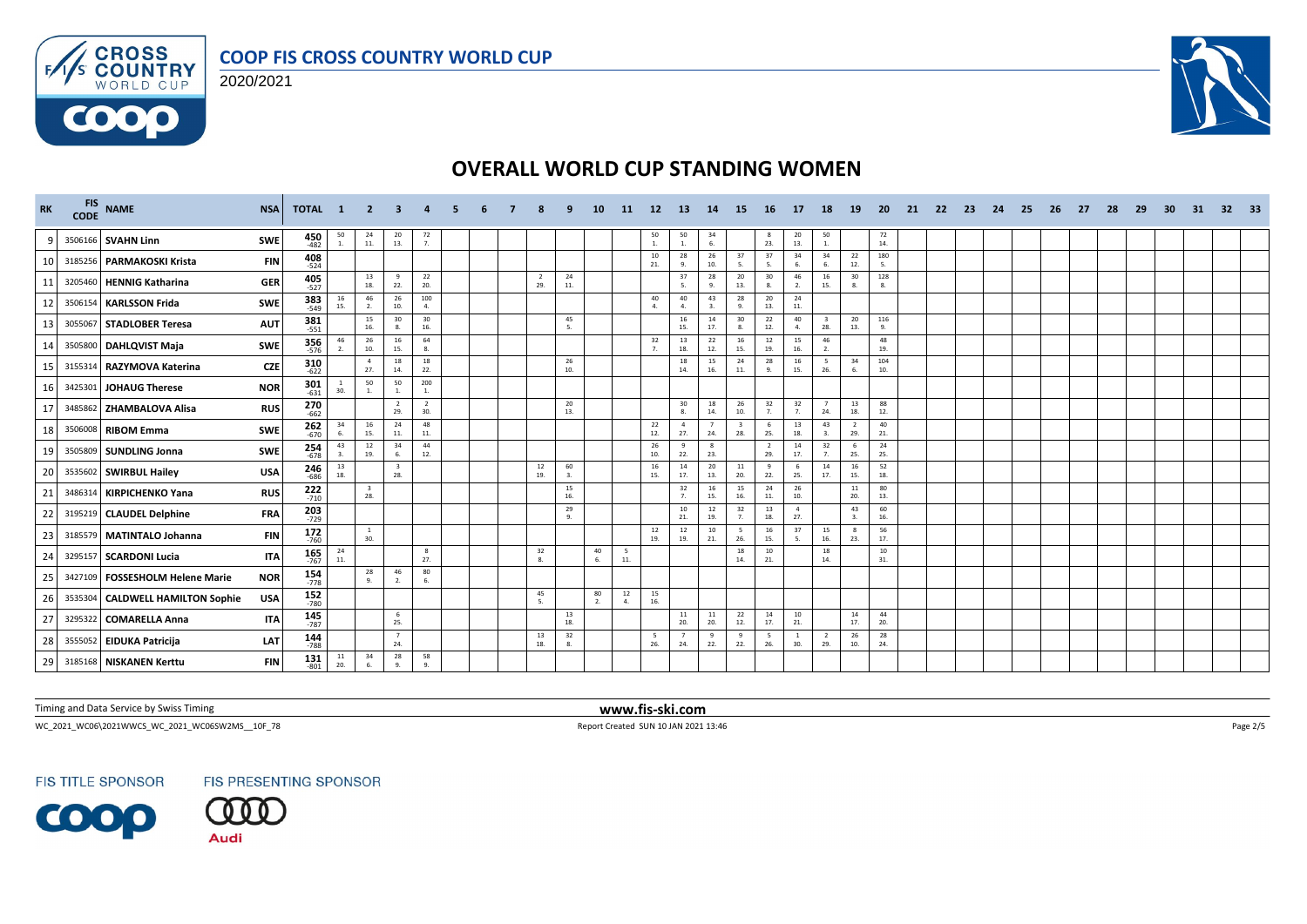





| <b>RK</b> | FIS NAME<br>CODE NAME           | <b>NSA</b> | TOTAL 1              |                                          | $\overline{2}$ | -3                      |           |  |                       | ٠q        | 10                                       | <b>11</b>                               | 12              | -13                   | 14                    | <b>15</b>             | -16                            | 17         | 18                    | <b>19</b>             | <b>20</b>       | -21 | 22 | -23 | - 24 | -25 | - 26 | -27 | -28 | 29 | 30 | 31 | 32 <sub>2</sub> | - 33 |
|-----------|---------------------------------|------------|----------------------|------------------------------------------|----------------|-------------------------|-----------|--|-----------------------|-----------|------------------------------------------|-----------------------------------------|-----------------|-----------------------|-----------------------|-----------------------|--------------------------------|------------|-----------------------|-----------------------|-----------------|-----|----|-----|------|-----|------|-----|-----|----|----|----|-----------------|------|
| 30        | 3515087 van der GRAAFF Laurien  | SUI        | $127 - 805$          | $\frac{6}{25}$                           |                |                         |           |  | $^{29}_{9.}$          |           | $\frac{45}{5}$                           | $\begin{array}{c} 25 \\ 1. \end{array}$ | $\frac{1}{30}$  |                       |                       |                       | $\frac{1}{30}$                 |            | $\frac{10}{21}$       |                       | $\frac{10}{35}$ |     |    |     |      |     |      |     |     |    |    |    |                 |      |
| 31        | 3506079 LUNDGREN Moa            | <b>SWE</b> | $122$<br>$-810$      | 30<br>8.                                 |                | 10<br>21.               | 10<br>26. |  |                       |           |                                          |                                         | 24<br>11.       |                       | $\overline{2}$<br>29. |                       |                                | 28.        | 13<br>18.             | 10<br>21.             | 20<br>30.       |     |    |     |      |     |      |     |     |    |    |    |                 |      |
| 32        | 3485849 NECHAEVSKAYA Anna       | <b>RUS</b> | 112<br>$-820$        |                                          |                |                         |           |  |                       | 16<br>15. |                                          |                                         |                 | 28.                   | 28.                   | 14<br>17.             | $\overline{\mathbf{3}}$<br>28. | 9<br>22.   |                       | 28<br>9.              | 36<br>22.       |     |    |     |      |     |      |     |     |    |    |    |                 |      |
| 33        | 3565055 UREVC Eva               | <b>SLO</b> | $106 - 826$          | 5<br>26.                                 |                |                         |           |  | 40<br>6.              | 5<br>26.  | 32<br>8.                                 | 15                                      | - 9<br>22.      |                       |                       |                       |                                |            |                       |                       |                 |     |    |     |      |     |      |     |     |    |    |    |                 |      |
| 34        | 3425669 KALVAA Anne Kjersti     | <b>NOR</b> | $106$<br>-826        | 22<br>12.                                | 22<br>12.      | 22<br>12.               | 40<br>13. |  |                       |           |                                          |                                         |                 |                       |                       |                       |                                |            |                       |                       |                 |     |    |     |      |     |      |     |     |    |    |    |                 |      |
| 35        | 3426200 WENG Lotta Udnes        | <b>NOR</b> | $105$ <sub>827</sub> | 40<br>4.                                 | 18<br>14.      | $11\,$<br>20.           | 36<br>14. |  |                       |           |                                          |                                         |                 |                       |                       |                       |                                |            |                       |                       |                 |     |    |     |      |     |      |     |     |    |    |    |                 |      |
| 36        | 3535601 OGDEN Katharine         | <b>USA</b> | 98<br>$-834$         |                                          |                |                         |           |  |                       | 9<br>22.  |                                          |                                         |                 | 8<br>23.              | - 6<br>25.            | 13<br>18.             | 11<br>20.                      | 12<br>19.  |                       | $\overline{7}$<br>24. | 32<br>23.       |     |    |     |      |     |      |     |     |    |    |    |                 |      |
| 37        | 3535562 KERN Julia              | <b>USA</b> | 97<br>$-835$         |                                          |                |                         |           |  | 24<br>11.             |           | 22<br>12.                                | 8<br>8.                                 | 7<br>24.        |                       |                       | - 6<br>25.            |                                |            | 20<br>13.             |                       | 10<br>38.       |     |    |     |      |     |      |     |     |    |    |    |                 |      |
| 38        | 3155324 JANATOVA Katerina       | <b>CZE</b> | 92<br>$-840$         |                                          |                | <sup>1</sup><br>$=30.$  |           |  | 14<br>17.             | -8<br>23. | 29<br>9.                                 | 11<br>5.                                | $\frac{14}{17}$ |                       |                       |                       |                                |            | $\overline{4}$<br>27. | $\mathbf{1}$<br>30.   | 10<br>39.       |     |    |     |      |     |      |     |     |    |    |    |                 |      |
| 39        | 3486563 MATSOKINA Hristina      | <b>RUS</b> | $\frac{92}{840}$     |                                          |                |                         |           |  | 22<br>12.             |           |                                          | - 6<br>10.                              | - 8<br>23.      | 26.                   | -1<br>30.             | $\overline{4}$<br>27. | 7<br>24.                       | 24.        | 12<br>19.             |                       | 20<br>28.       |     |    |     |      |     |      |     |     |    |    |    |                 |      |
| 40        | 3205407 FINK Pia                | <b>GER</b> | $\frac{70}{862}$     |                                          |                | $\boldsymbol{8}$<br>23. |           |  |                       | 11<br>20. |                                          |                                         |                 |                       |                       |                       |                                | 11<br>20.  | - 8<br>23.            | 12<br>19.             | 20<br>27.       |     |    |     |      |     |      |     |     |    |    |    |                 |      |
| 41        | 3426201 WENG Tiril Udnes        | <b>NOR</b> | $\frac{69}{863}$     | 9<br>22.                                 | 32<br>7.       |                         | 28<br>17. |  |                       |           |                                          |                                         |                 |                       |                       |                       |                                |            |                       |                       |                 |     |    |     |      |     |      |     |     |    |    |    |                 |      |
| 42        | 3295193 LAURENT Greta           | <b>ITA</b> | 68<br>$-864$         | 10<br>21.                                |                |                         |           |  | 15<br>16.             |           | 20<br>13.                                | 5<br>$\bf 11.$                          | 18<br>14.       |                       |                       |                       |                                |            |                       |                       |                 |     |    |     |      |     |      |     |     |    |    |    |                 |      |
| 43        | 3205491 FRAEBEL Antonia         | <b>GER</b> | $\frac{62}{870}$     |                                          |                |                         |           |  |                       |           |                                          | $\overline{4}$<br>12.                   |                 | - 6<br>25.            |                       |                       |                                | - 5<br>26. | 9<br>22.              | 18<br>14.             | 20<br>26.       |     |    |     |      |     |      |     |     |    |    |    |                 |      |
| 44        | 3505828 DYVIK Anna              | <b>SWE</b> | $\frac{54}{878}$     | $_{\rm 8}$<br>23.                        | 20<br>13.      |                         | 26<br>18. |  |                       |           |                                          |                                         |                 |                       |                       |                       |                                |            |                       |                       |                 |     |    |     |      |     |      |     |     |    |    |    |                 |      |
| 45        | 3155344 BERANOVA Tereza         | <b>CZE</b> | $\frac{53}{879}$     |                                          |                |                         |           |  | 18<br>14.             |           | 24<br>11.                                | $11\,$<br>-5.                           |                 |                       |                       |                       |                                |            |                       |                       |                 |     |    |     |      |     |      |     |     |    |    |    |                 |      |
| 46        | 3426456 AMUNDSEN Hedda Oestberg | <b>NOR</b> | $\frac{49}{883}$     | 18<br>14.                                | 2<br>29.       | 13<br>18.               | 16<br>23. |  |                       |           |                                          |                                         |                 |                       |                       |                       |                                |            |                       |                       |                 |     |    |     |      |     |      |     |     |    |    |    |                 |      |
| 47        | 3435197 MARCISZ Izabela         | <b>POL</b> | 43<br>$-889$         |                                          |                |                         |           |  |                       |           |                                          |                                         |                 | $\overline{2}$<br>29. | $\overline{4}$<br>27. | 8<br>23.              | $\overline{4}$<br>27.          |            |                       | 5<br>26.              | 20<br>29.       |     |    |     |      |     |      |     |     |    |    |    |                 |      |
| 48        | 3515252 MEIER Alina             | SUI        | 41<br>$-891$         |                                          |                |                         |           |  | $\overline{7}$<br>24. |           | $\begin{array}{c} 18 \\ 14. \end{array}$ | 10<br>6.                                | 6<br>25.        |                       |                       |                       |                                |            |                       |                       |                 |     |    |     |      |     |      |     |     |    |    |    |                 |      |
| 49        | 3435201 SKINDER Monika          | POL        | $39 - 893$           | $\begin{array}{c} 15 \\ 16. \end{array}$ |                |                         |           |  | 16<br>15.             |           | 6<br>25.                                 | $\overline{2}$<br>14.                   |                 |                       |                       |                       |                                |            |                       |                       |                 |     |    |     |      |     |      |     |     |    |    |    |                 |      |
| 50        | 3295370 FRANCHI Francesca       | <b>ITA</b> | $\frac{39}{893}$     |                                          |                |                         |           |  |                       | 14<br>17. |                                          |                                         |                 | <sup>1</sup><br>30.   | 5<br>26.              |                       |                                |            |                       | 9<br>22.              | 10<br>32.       |     |    |     |      |     |      |     |     |    |    |    |                 |      |

Timing and Data Service by Swiss Timing **www.fis-ski.com**

WC\_2021\_WC06\2021WWCS\_WC\_2021\_WC06SW2MS\_\_10F\_78 Report Created SUN 10 JAN 2021 13:46 Page 3/5

**FIS TITLE SPONSOR** 



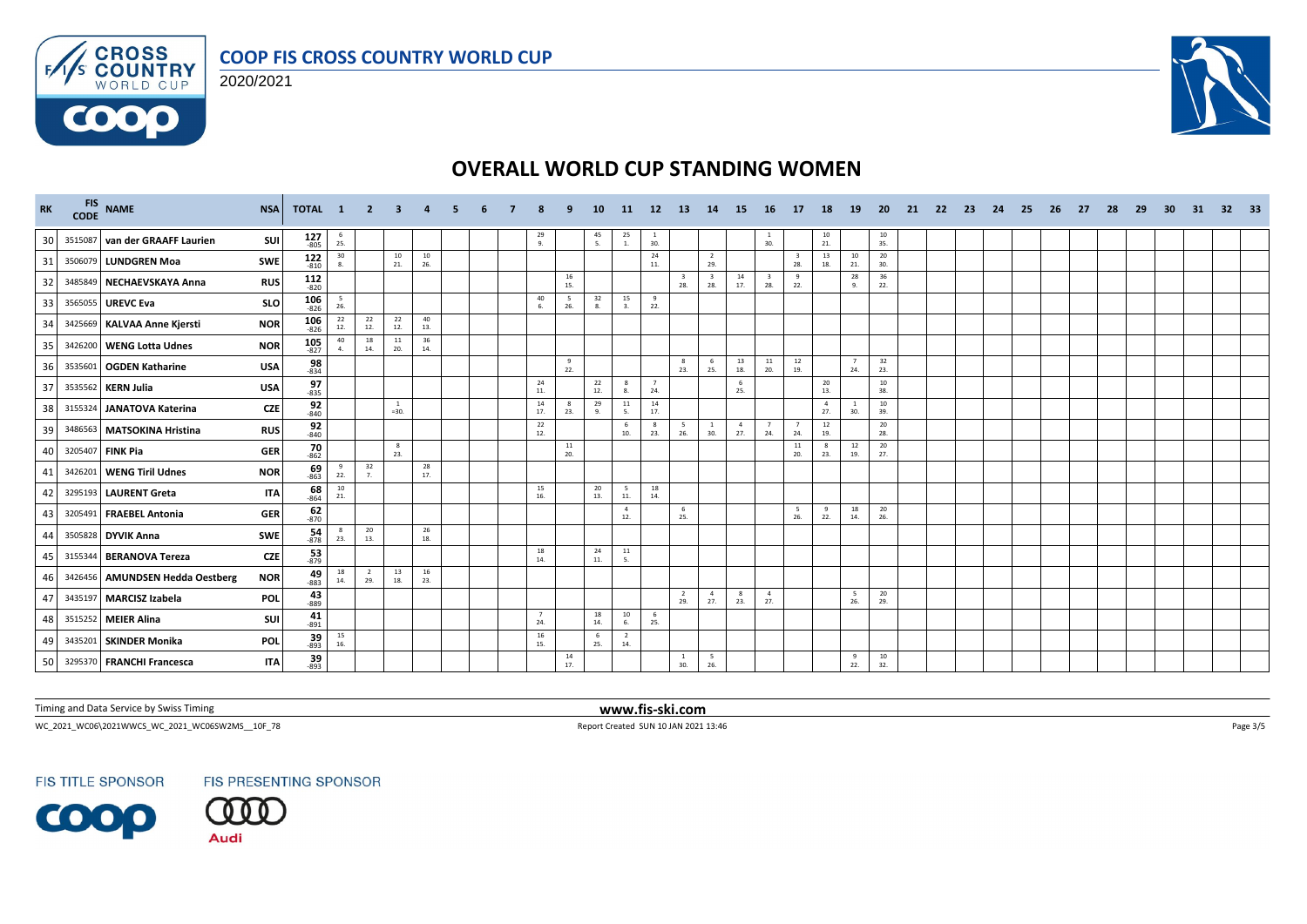





| <b>RK</b> |         | FIS NAME<br>CODE NAME           | <b>NSA</b> | TOTAL 1              |                                         | 2 3      |                       | $\overline{a}$ | -5. | -6 |                                          | ٩                              | <b>10</b>                                |                                | 11 12 13                       | 14 | 15                    | 16 17 |                       | <b>18</b>             | <b>19</b>             | <b>20</b> | 21 | - 22 | - 23 | - 24 | -25 | - 26 | 27 | -28 | -29 | 30 | 31 | 32 33 |  |
|-----------|---------|---------------------------------|------------|----------------------|-----------------------------------------|----------|-----------------------|----------------|-----|----|------------------------------------------|--------------------------------|------------------------------------------|--------------------------------|--------------------------------|----|-----------------------|-------|-----------------------|-----------------------|-----------------------|-----------|----|------|------|------|-----|------|----|-----|-----|----|----|-------|--|
| 51        |         | 3426112 STENSETH Ane Appelkvist | <b>NOR</b> | $\frac{37}{895}$     | $\begin{array}{c} 37 \\ 5. \end{array}$ |          |                       |                |     |    |                                          |                                |                                          |                                |                                |    |                       |       |                       |                       |                       |           |    |      |      |      |     |      |    |     |     |    |    |       |  |
| 52        |         | 3185114 MONONEN Laura           | <b>FIN</b> | $\frac{33}{899}$     |                                         | 6<br>25. | 15<br>16.             | 12<br>25.      |     |    |                                          |                                |                                          |                                |                                |    |                       |       |                       |                       |                       |           |    |      |      |      |     |      |    |     |     |    |    |       |  |
| 53        |         | 3505998 OLSSON Moa              | <b>SWE</b> | $\frac{31}{901}$     |                                         |          |                       |                |     |    |                                          |                                |                                          |                                | 13<br>18.                      |    | $\overline{2}$<br>29. |       |                       | 6<br>25.              |                       | 10<br>36. |    |      |      |      |     |      |    |     |     |    |    |       |  |
| 54        |         | 3205422 PREUSSGER Julia         | <b>GER</b> | $\frac{28}{-904}$    |                                         |          |                       |                |     |    |                                          | 10<br>21.                      |                                          |                                |                                |    |                       |       | 8<br>23.              |                       |                       | 10<br>33. |    |      |      |      |     |      |    |     |     |    |    |       |  |
| 55        |         | 3205434 KREHL Sofie             | <b>GER</b> | $\frac{27}{-905}$    |                                         |          |                       |                |     |    | $\begin{array}{c} 10 \\ 21. \end{array}$ | $\overline{2}$<br>29.          | $\overline{2}$<br>29.                    | 9<br>7.                        | $\overline{4}$<br>27.          |    |                       |       |                       |                       |                       |           |    |      |      |      |     |      |    |     |     |    |    |       |  |
| 56        |         | 3205305 GIMMLER Laura           | <b>GER</b> | $27 - 905$           |                                         |          |                       |                |     |    | 9<br>22.                                 |                                | 9<br>22.                                 | 9<br>$\overline{7}$            |                                |    |                       |       |                       |                       |                       |           |    |      |      |      |     |      |    |     |     |    |    |       |  |
| 57        |         | 3125106 JIALIN Bayani           | <b>CHN</b> | 26<br>$-906$         |                                         |          |                       |                |     |    | <sup>1</sup><br>30.                      | 6<br>25.                       | $\begin{array}{c} 12 \\ 19. \end{array}$ |                                |                                |    |                       |       |                       |                       |                       |           |    |      |      |      |     |      |    |     |     |    |    |       |  |
| 58        |         | 3205570 RYDZEK Coletta          | <b>GER</b> | $\frac{26}{906}$     |                                         |          |                       |                |     |    |                                          |                                | 26<br>10.                                |                                |                                |    |                       |       |                       |                       |                       |           |    |      |      |      |     |      |    |     |     |    |    |       |  |
| 59        |         | 3185551 JOENSUU Jasmi           | <b>FIN</b> | $25$ <sub>907</sub>  |                                         | 8<br>23. |                       | - 6<br>28.     |     |    |                                          |                                |                                          |                                | $\frac{11}{20}$                |    |                       |       |                       |                       |                       |           |    |      |      |      |     |      |    |     |     |    |    |       |  |
| 60        |         | 3125103 YILAMUJIANG Dinigeer    | <b>CHN</b> | $\frac{23}{909}$     |                                         |          |                       |                |     |    |                                          | 12<br>19.                      | $\overline{4}$<br>27.                    | $\overline{7}$<br>9.           |                                |    |                       |       |                       |                       |                       |           |    |      |      |      |     |      |    |     |     |    |    |       |  |
| 61        |         | 3535385 PATTERSON Caitlin       | <b>USA</b> | $\frac{21}{911}$     |                                         |          | $\overline{4}$<br>27. |                |     |    |                                          | $\overline{1}$<br>30.          |                                          |                                |                                |    |                       |       | $\overline{2}$<br>29. |                       | $\overline{4}$<br>27. | 10<br>34. |    |      |      |      |     |      |    |     |     |    |    |       |  |
| 62        |         | 3205424 HERRMANN Nadine         | <b>GER</b> | $\frac{20}{-912}$    |                                         |          |                       |                |     |    | $\overline{\mathbf{3}}$<br>28.           |                                | 13<br>18.                                | $\overline{4}$<br>12.          |                                |    |                       |       |                       |                       |                       |           |    |      |      |      |     |      |    |     |     |    |    |       |  |
| 63        |         | 3155270 HYNCICOVA Petra         | <b>CZE</b> | $\frac{20}{-912}$    |                                         |          |                       |                |     |    |                                          |                                | $\overline{7}$<br>24.                    | $\overline{\mathbf{3}}$<br>13. |                                |    |                       |       |                       |                       |                       | 10<br>40. |    |      |      |      |     |      |    |     |     |    |    |       |  |
| 64        |         | 3295000 BROCARD Elisa           | <b>ITA</b> | 17<br>$-915$         |                                         |          |                       |                |     |    | 11<br>20.                                | $\overline{\mathbf{3}}$<br>28. |                                          |                                | $\overline{\mathbf{3}}$<br>28. |    |                       |       |                       |                       |                       |           |    |      |      |      |     |      |    |     |     |    |    |       |  |
| 65        |         | 3515273 FISCHER Lea             | SUI        | $16 - 916$           |                                         |          |                       |                |     |    | 6<br>25.                                 |                                |                                          | 10<br>6.                       |                                |    |                       |       |                       |                       |                       |           |    |      |      |      |     |      |    |     |     |    |    |       |  |
| 66        |         | 3535606 HALVORSEN Hannah        | <b>USA</b> | $16 - 916$           |                                         |          |                       |                |     |    |                                          |                                | 8<br>23.                                 | 8<br>8.                        |                                |    |                       |       |                       |                       |                       |           |    |      |      |      |     |      |    |     |     |    |    |       |  |
| 67        | 3205689 | LOESCHKE Jessica                | <b>GER</b> | 16<br>$-916$         |                                         |          |                       |                |     |    |                                          |                                | 16<br>15.                                |                                |                                |    |                       |       |                       |                       |                       |           |    |      |      |      |     |      |    |     |     |    |    |       |  |
| 68        |         | 3205350 WINKLER Anne            | <b>GER</b> | $15 - 917$           |                                         |          |                       |                |     |    |                                          |                                | 15<br>16.                                |                                |                                |    |                       |       |                       |                       |                       |           |    |      |      |      |     |      |    |     |     |    |    |       |  |
| 69        |         | 3205655 DANNER Alexandra        | <b>GER</b> | $\frac{14}{918}$     |                                         |          |                       |                |     |    |                                          |                                | 14<br>17.                                |                                |                                |    |                       |       |                       |                       |                       |           |    |      |      |      |     |      |    |     |     |    |    |       |  |
| 70        |         | 3295144 DEBERTOLIS Ilaria       | <b>ITA</b> | $14$ <sub>-918</sub> |                                         |          |                       |                |     |    |                                          | 7<br>24.                       |                                          |                                |                                |    | $\mathbf{1}$<br>30.   |       |                       | $\overline{1}$<br>30. |                       | 5<br>41.  |    |      |      |      |     |      |    |     |     |    |    |       |  |
| 71        |         | 3155249 NOVAKOVA Petra          | CZE        | $12_{920}$           |                                         |          |                       |                |     |    |                                          | $\sim$<br>27.                  | $\overline{\mathbf{3}}$<br>28.           | $\overline{\mathbf{3}}$<br>13. | $\overline{2}$<br>29.          |    |                       |       |                       |                       |                       |           |    |      |      |      |     |      |    |     |     |    |    |       |  |

Timing and Data Service by Swiss Timing **www.fis-ski.com**

WC\_2021\_WC06\2021WWCS\_WC\_2021\_WC06SW2MS\_\_10F\_78 Report Created SUN 10 JAN 2021 13:46 Page 4/5

**FIS TITLE SPONSOR**